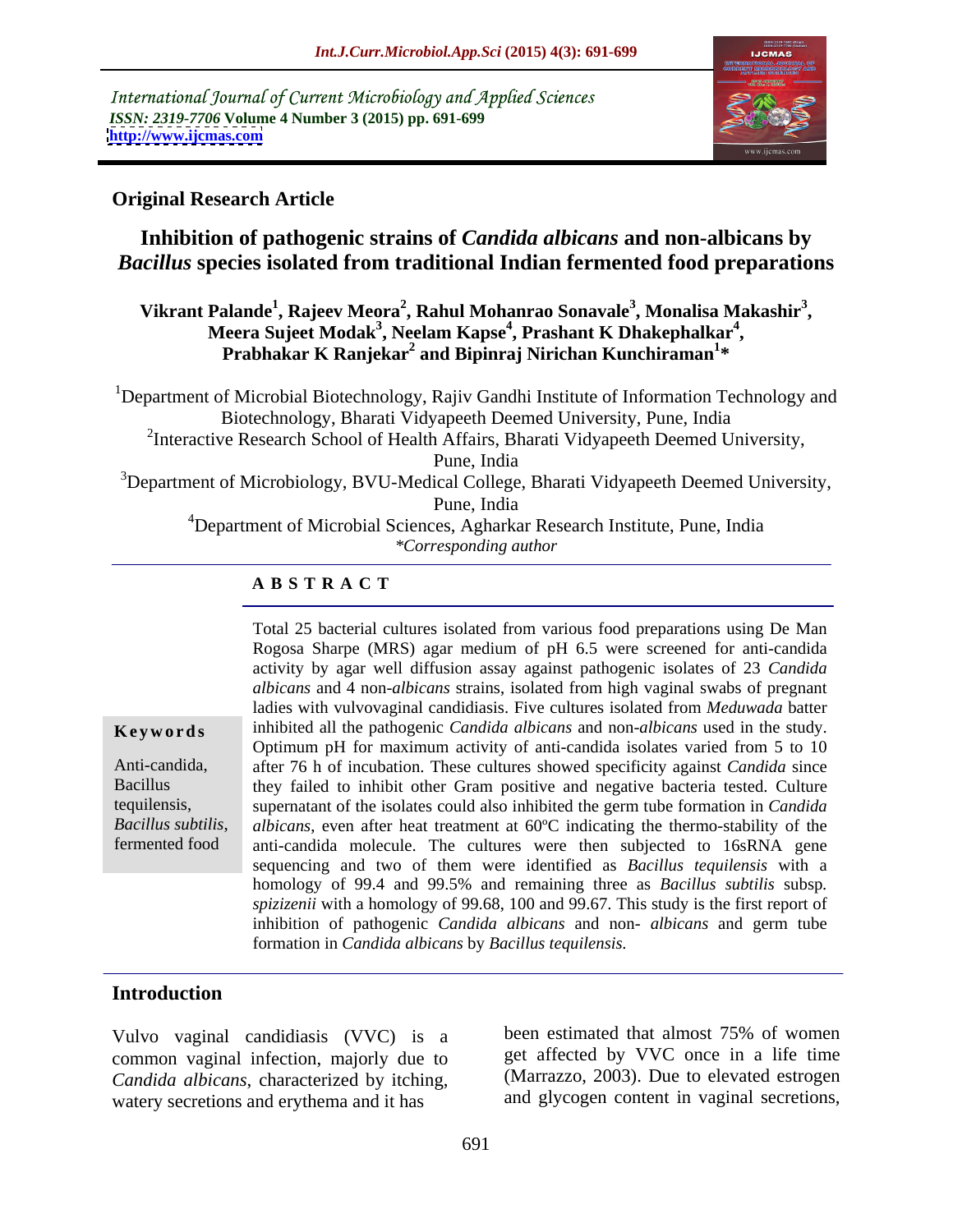risk of VVC increases during pregnancy and it can induce systemic infection in neonate Mumbai, India) medium of pH 6.5 (Agaliya (Cotch *et al.*, 1998; Filippi *et al.*, 2009). <br>Studies have proven that treatment for VVC incubated at 37°C for 24 h, after the during pregnancy with clotrimazole or incubation, morphologically dissimilar fluconazole have considerably reduced bacterial colonies formed on the plates were preterm birth in many candidates (Roberts *et*  selected and then purified by streaking on *al*., 2011; Soong & Einarson, 2009). MRS agar plates. The pure colonies were However, reports on the side effects of these sub-cultured in MRS agar slants and stored drugs as well as increase in drug resistance in refrigerator for further study. All in *Candida albicans* highlight the experiments were repeated three times and importance of finding new drugs against the pathogen (Lewis, 2011; Pfaller, 2012; Rathod *et al*., 2012). Moreover, there are reports of candidiasis due to non-albicans strains such as *C. glabrata, C. parapsilosis,* Anti-candida activity of the isolates was *C. tropicalis, C. krusei, C. lusitaniae, C. dubliniensis* and *C. guilliermondii* as well as their resistance to commonly used drugs (Jordán *et al*., 2014; Pfaller *et al*., 2014; College culture collection, Pune, India. Silva *et al*., 2012). Bacteria have always Using agar well diffusion anti-candida been an important source of anti-microbial activity of the isolates was screened against compounds and many Gram positive 27 pathogenic *Candida albicans* and non bacteria are reported for the ability to inhibit *albicans* strain isolated from high vaginal *Candida albicans* (Cruz *et al*., 2013; Hassi swabs of pregnant ladies with vulvovaginal *et al*., 2012; Jarosz *et al*., 2009). The Present candidiasis at Bharati Vidyapeeth Deemed study reports the isolation and identification University Medical College, Pune, India. of anti-candida *Bacillus* species from *Candida* culture (0.5 OD A<sub>600</sub>, 100 µl) were fermented food preparations, screening their activity against pathogenic *Candida*  and incubated for 30 min (Letscher-Bru *et albicans* and non-*albicans* such as *Candida rugosa, Candida glabrata* and *Candida* OD) were added in wells (3 mm dia.) made *parapsilosis,* as well as inhibition of germ on the agar followed by incubation at 37ºC tube formation in *Candida albicans* by the for 24 h. 20µl fluconazole (1.25 mg/ml) was bacterial isolates. added in each well as the positive control

### **Materials and methods**

well as dairy products such as curd from suspended in 100 ml saline were serially a Bharati Hospital, Pune, India, using

diluted and plated in MRS agar (Himedia, & Jeevaratnam, 2013). The plates were incubated at 37ºC for 24 h, after the incubation, morphologically dissimilar MRS agar plates. The pure colonies were sub-cultured in MRS agar slants and stored in refrigerator for further study. average was taken as the final reading.

### **Screening of anti-candida activity**

screened against pathogenic *Candida albicans* strain CA10 obtained from Bharati Vidyapeeth Deemed University Medical platted on Sabouraud's dextrose agar plates *al*., 2013). Bacterial suspensions (10 µl, 1 (Magaldi *et al.* 2004).

**Samples and isolation** measuring the diameter of zone of inhibition Fermented batter of Indian traditional food activity were then screened against items such as *Idli*, *Meduwada* and *Jalebi* as pathogenic isolates of *Candida albicans* (23 sheep and cow milk were used for isolation isolated from high vaginal swabs of of bacteria. Samples (1 g or 10 ml ) pregnant ladies with VVC at the OPD of Anti-candida activity was scored by around the wells. Cultures showing positive nos.) and non-albicans strains (4 nos.), Bharati Hospital, Pune, India,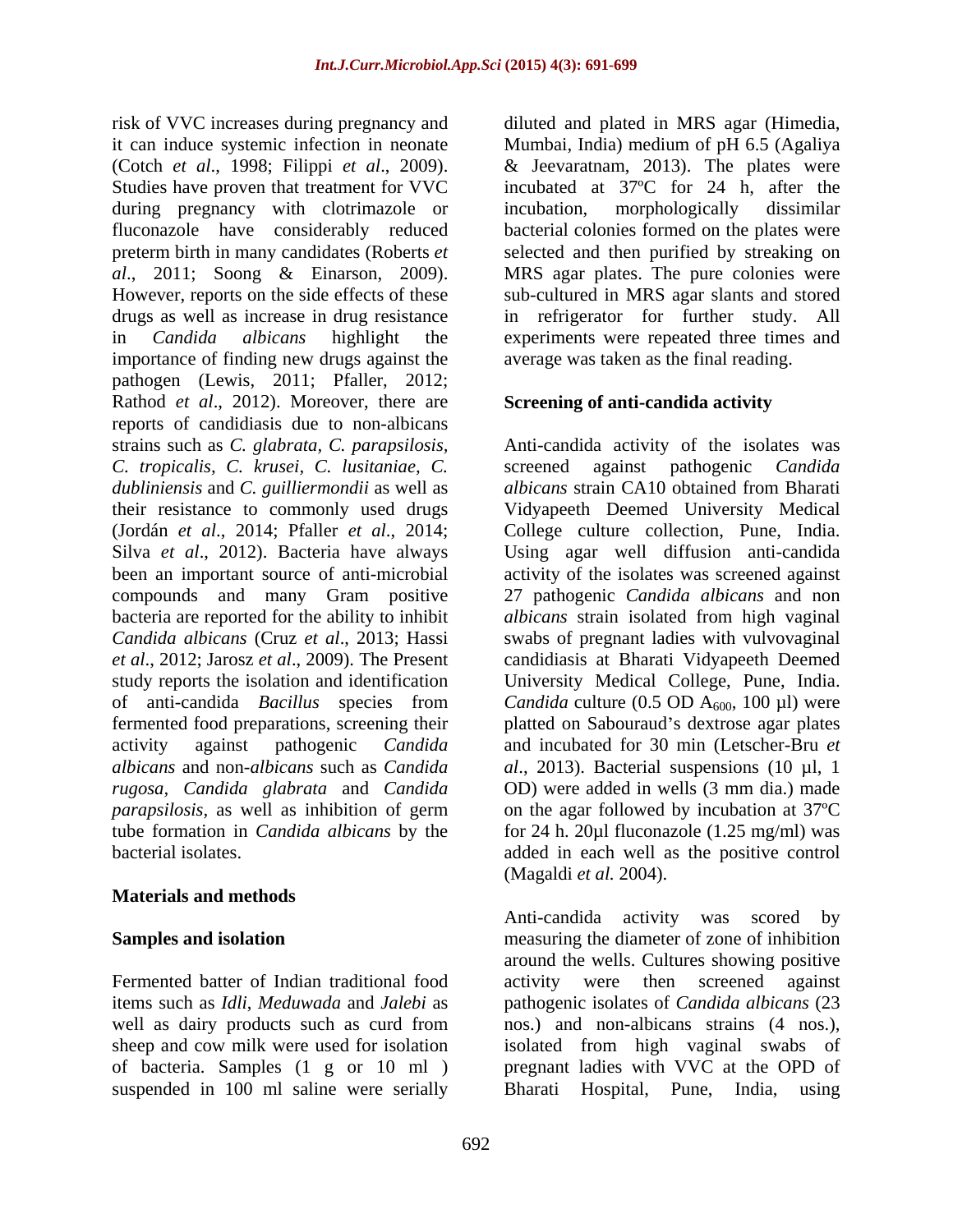CHROM agar and identified by VITEK® 2

### **Optimization of incubation time and pH**

To find out the optimum pH for maximum sequencing growth and inhibition, the Sabouraud's dextrose broth of pH range 2-10 was inoculated with 1.0 OD, 1% bacterial maximum activity and growth were checked approximately 10 ng of DNA; 2.5 mM at regular intervals by incubating the culture  $MgCl_2$ ; 1 x PCR buffer; 200  $\mu$ M each dCTP,

Germ tube inhibition studies were conducted rRNA gene, as described previously according to Brayman and Wilks, 2003. The (Rawlings, 1995). The PCR was performed method was modified as follows: *Candida* using the Eppendorf Gradient Mastercycler cultures (100 µl) in potato dextrose broth system with a cycle of 94°C for 5 min; 30 containing 0.2% human serum were added cycles of 94°, 60°, and 72ºC for1 min each; in treated 96-well flat-bottom plates final extension at 72ºC for 10 min. The followed by the addition of 100  $\mu$ l, 1.0 OD mixture was held at 4 $\rm ^{o}C$ . The PCR product saline suspension of bacterial isolates or culture supernatant with and without heat (PEG 6000, 8.5%) washed thrice-using 70% treatment at 60°C for 1 h. The plate was incubated at  $37^{\circ}$ C for 4 h to induce germ pH 8.0). tube formation. *Candida* with saline was used as negative control. After the The ABI Prism Big Dye Terminator Cycle incubation the medium in the wells were Sequencing Ready Reaction kit (Applied discarded by inverting the plate and each Biosystems, Foster City, California, USA) well was washed with 70% ethanol followed was used for the sequencing of the PCR by 25% SDS and three times with distilled product. A combination of universal primers water followed by staining with 200 µl of was chosen to sequence the 16S rRNA gene 0.1% crystal violet (10 min.). The plate was (Muyzer *et al*., 1993; Rawlings, 1995). The then washed thrice with distilled water three sequencing reaction and template times followed by sterile 0.25% SDS and preparation were performed and purified in thrice with sterile distilled water. Plates accordance with the directions of the were dried and a mixture of 200 µl of manufacturer (Applied Biosystems, USA). isopropanol with 0.04 N HCl and 50 µl Samples were run on an ABI PRISM 3100 0.25% SDS were added to elute the crystal Genetic Analyzer (Applied Biosystems,

693

compac as well as by performing germ tube determined at 590 nm using an ELISA plate test (Chan *et al*., 2011; Melhem *et al*., 2013; reader (Biotek, India). The germ tube Nejad *et al.*, 2013). This inhibition was measured in percentage with violet. Absorbance of the eluted dye was respect to negative control.

### **Bacterial identification by 16S rRNA gene sequencing**

dextrose broth of pH range 2-10 was Total genomic DNA was isolated using cultures and incubated at 37ºC on rotary (Sigma, USA) as per the manufacturer's shaker for 76 h before checking the growth instructions and used as template for PCR. and anti-candida activity. Similarly at optimum pH for 92 h (Augustine *et al.*, dGTP, dATP and dTTP; 2 pmol of each, forward and reverse primer; and 1 U of Taq **Germ tube inhibition studies** volume of 20 µl. FDD2 and RPP2 primers Gene Elute Genomic DNA isolation kit Each reaction mixture contained approximately 10 ng of DNA; 2.5 mM MgCl2; l x PCR buffer; 200 µM each dCTP, dGTP, dATP and dTTP; 2 pmol of each, forward and reverse primer; and 1 U of Taq DNA polymerase (Sigma, USA) in a final were used to amplify almost entire 16S was precipitated using polyethylene glycol (PEG 6000, 8.5%) washed thrice-using 70% ethanol and dissolved in Tris-HCL (10mM, pH 8.0).

> sequencing reaction and template Samples were run on an ABI PRISM 3100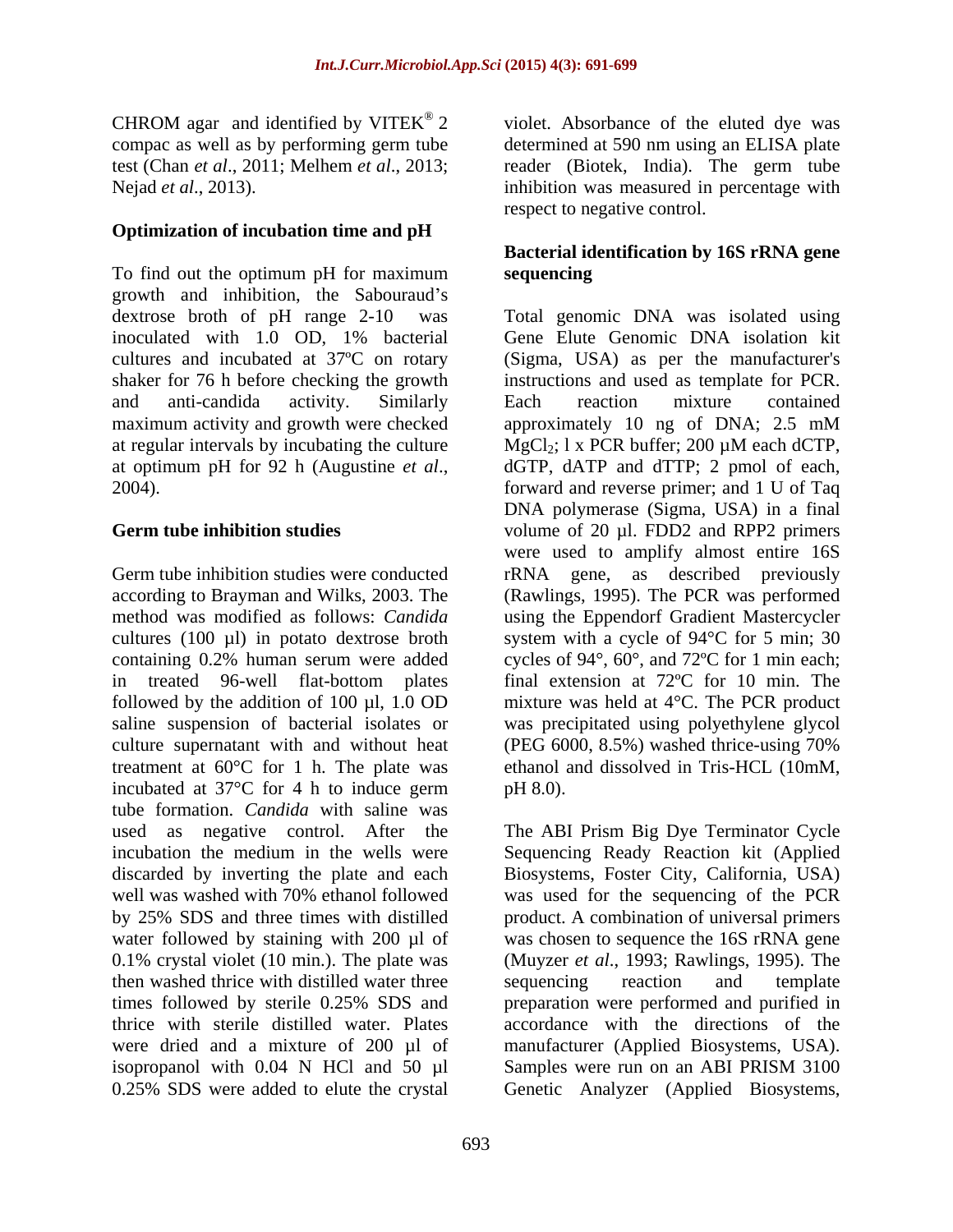USA). The sequencing output was analyzed

# **Isolation of bacteria and Screening of**

Out of 23, Five Gram positive cultures MW3 and 9 showed this proper<br>designated as Paci. MW3 MW9 MW27 ideal candidates for designated as Paci, MW3, MW9, MW27 ideal candidates for probiotic and MW31 were isolated from *Meduwada* dough, inhibited pathogenic Candida (Figure 1). *Maiduwada* dough used in the study is fermented dough made from mixture of rice flour and black gram flour, traditionally used for the preparation of a snack called as *Maiduwada* or *Uditwada* (Sarkar, 2014). Many Gram positive bacteria have been fermented products and their anti-candida<br>
to inhibit various species of pathogenic<br>
properties were documented (Jevgowri et Candida. It is clear from the table 1 that all properties were documented (Jeygowri *et al*., 2014; Ndagano *et al*., 2011; Tropcheva *et al*., 2014). This is the first report of isolation of anti-candida bacteria from *Maiduwada* dough.

Cultures were subjected to 16 sRNA gene sequencing and MW3 and MW9 showed closest phylogenetic affiliation towards *Bacillus tequilensis* with a homology of 99.4 and 99.57% respectively. While MW27, phylogenetic affiliation towards *Bacillus subtilis* subsp. *spizizenii* with a homology of 99.68, 100 and 99.67% respectively.

# **Optimization of incubation time and pH**

Optimum pH for growth and *Candida* inhibition for the isolates varied from pH 6

using the accompanying DNA Sequence growth at pH 5 to 10 with maximum growth Analyzer software (Applied Biosystems). and inhibition at pH 10. The range of pH for The sequence was compared with reference MW3 was 3-10 with optimum pH at 6 and sequences available in GenBank using the  $\qquad$  for MW9 the range of pH was 4 -10 with BLAST algorithm. optimum pH at 7. Time optimization studies **Result and Discussion** with growth and reached maximum at 76 h **anti-candida activity** and **of** the important characters required for to 10. Culture MW27, 31 and Paci showed showed anti-candida activity increased along for all cultures and remain same till 92 h. Ability to survive in highly acidic pH is one probiotic bacteria (Tuomola *et al*., 2001) and MW3 and 9 showed this property, hence are ideal candidates for probiotic characterization studies.

isolated previously from traditional Under optimal conditions bacterial isolates could inhibit all *C. albicans* strains tested in the study. The efficiency of the inhibition was highest for MW31 followed by Paci, MW27, MW3 and MW9 (Table 1). Considering the spread of these pathogens, an anti-fungal drug should have the ability to inhibit various species of pathogenic *Candida*. It is clear from the table 1 that all bacterial isolates could inhibit non-*albicans*  strains such as *C. parapsilosis*, *C. rugosa* and *C. glabrata.*

**Identification of isolated bacteria** caused by *C. albicans*, infection due to non- MW31 and Paci showed closest *glabrata* indicating that these isoaltes could Although, VVC is an infection majorly *albicans* are also reported by many researchers (Jordán *et al*., 2014; Pfaller *et al*., 2014). *B. tequilensis* and *B. subtilis* subsp. *Spizizenii* could inhibit both *C. albicans* and non-*albicans* pathogens such as *C. parapsilosis*, *C. rugosa* and *C.* be useful in development of drugs against a range of *Candida* species. *B. subtilis* is known for the production of many anti microbial and anti-fungal proteins as well as lipo-peptides (Ramachandran *et al*., 2014; Tan *et al*., 2013). However, *B. tequilensis* was never reported before for its anti candida property.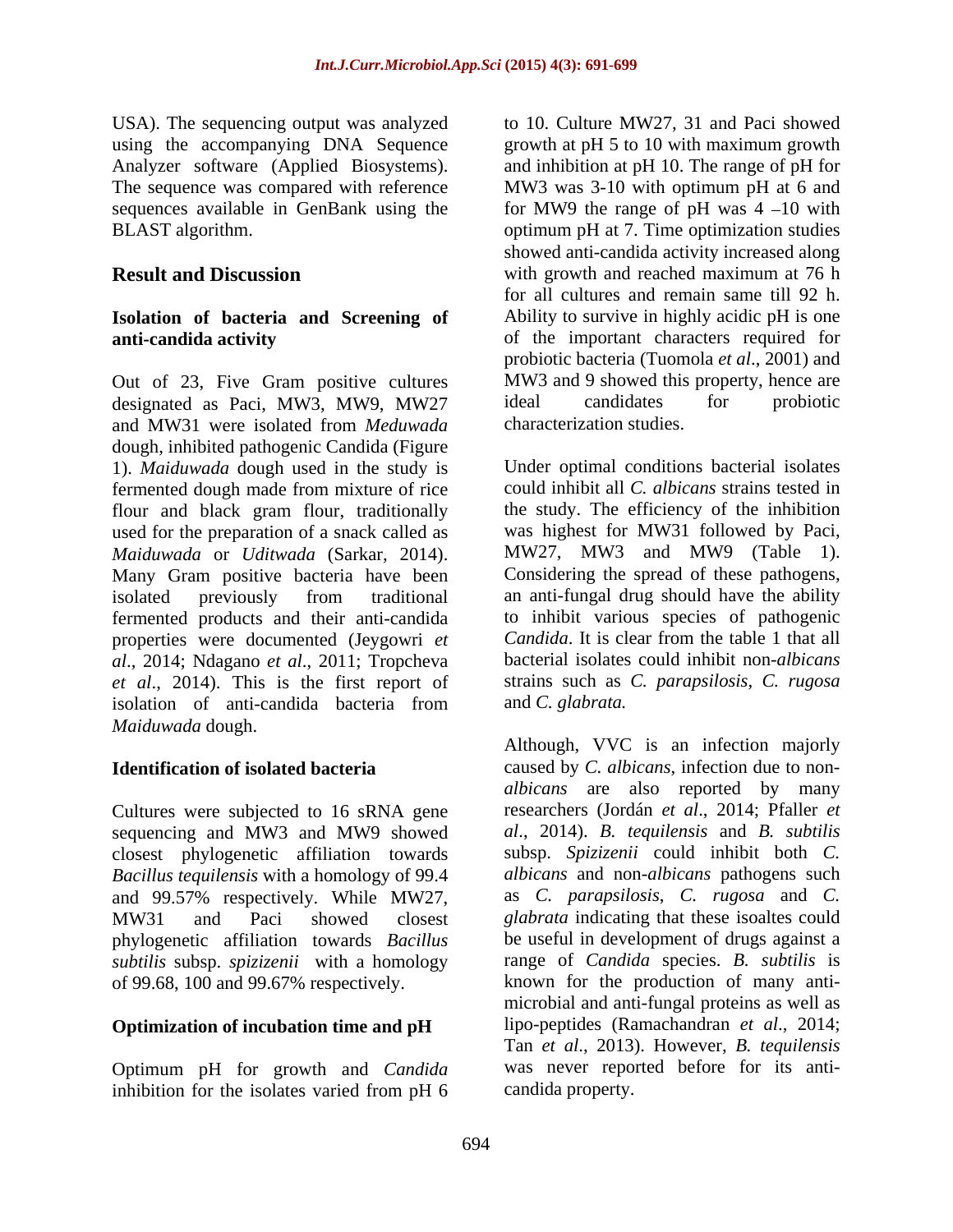Germ tube formation is a very important stage in the formation of biofilm in *C.*  supernatant could inhibit germ tube *albicans* (Ramage *et al*., 2005). Germ tube formation even after heating at 60ºC for 1 h, have been shown to contribute virulence in indicating the thermostability of the antimodels of skin and mucosal infections candida molecule (Lin *et al*., 2009; Skouri- (Mayer *et al*., 2013) and an ideal anti- Gargouri *et al*., 2008). Previous reports candida drug should be able to inhibit the showed that many heat stable peptides formation of germ tube in *C. albicans*. Germ tube inhibition assays showed that both

Germ tube inhibition studies bacterial suspension and supernatant were capable of 100% inhibition of germ tube formation (Table 2). The culture free isolated from *B. subtilis* showed antimicrobial activity.

| Candida strains |                                               | <b>Bacterial</b> isolates                          |                                                                  |                          |                                                                       |  |
|-----------------|-----------------------------------------------|----------------------------------------------------|------------------------------------------------------------------|--------------------------|-----------------------------------------------------------------------|--|
|                 | <b>MW27</b>                                   | MW3                                                | MW31                                                             | MW9                      | Paci                                                                  |  |
| $CA-1$          | 1.9                                           | $2.8\,$                                            | $\mathfrak{Z}$                                                   | 1.7                      | 3.1                                                                   |  |
| $CA-2$          | 2.3                                           |                                                    | $\mathfrak{Z}$                                                   | 1.9                      | $2.6\,$                                                               |  |
| $CA-4$          | 0.7                                           | $\overline{\phantom{a}}$                           | $1.2\,$                                                          | $\sim$                   | 0.9                                                                   |  |
| $CA-5$          | 1.5                                           | $1.6\,$                                            | 2.1                                                              | 1.5                      | $\overline{2}$                                                        |  |
| $CA-9$          | $1.6\,$                                       | $1.6\,$                                            | 2.2                                                              | $1.1\,$                  |                                                                       |  |
| $CA-10$         | 1.2                                           | 1.1                                                |                                                                  | $0.6\,$                  |                                                                       |  |
| $CA-13$         | 1.2                                           |                                                    | 2.1<br>2.2<br>2.7<br>2.4<br>3.2<br>2.0<br>2.8<br>1.5<br>2.3<br>3 |                          | $\begin{array}{c} 2.1 \\ 2.2 \\ 2.1 \\ 2.4 \\ 2.1 \\ 1.6 \end{array}$ |  |
| $CA-14$         |                                               | $1.2$<br>$2.1$<br>$1.2$<br>$1.3$<br>$1.9$<br>$1.2$ |                                                                  |                          |                                                                       |  |
| $CA-15$         | 2<br>2.8<br>2.8<br>2.6<br>2.3<br>2.8<br>2.9   |                                                    |                                                                  |                          |                                                                       |  |
| $CA-16$         |                                               |                                                    |                                                                  |                          |                                                                       |  |
| $CA-18$         |                                               |                                                    |                                                                  |                          |                                                                       |  |
| $CA-20$         |                                               |                                                    |                                                                  |                          |                                                                       |  |
| $CA-22$         |                                               | $1.4\,$                                            |                                                                  |                          | $\begin{array}{c} 2.1 \\ 1.2 \end{array}$                             |  |
| $CA-23$         |                                               | $\sim$                                             |                                                                  |                          |                                                                       |  |
| $CA-26$         |                                               | $1.5$                                              |                                                                  |                          | $2.2$ $2.9$                                                           |  |
| $CA-27$         | 2.7                                           | 1.7                                                |                                                                  |                          |                                                                       |  |
| $CA-28$         | 1.7                                           | $1.2\,$                                            |                                                                  |                          |                                                                       |  |
| $CA-32$         |                                               | $1.7\,$                                            |                                                                  |                          |                                                                       |  |
| $CA-33$         | 2.7<br>2.7<br>2.3<br>2.4<br>1.2<br>1.2<br>1.8 | $1.4\,$                                            | $2.2$<br>$2.2$<br>$2.8$<br>$2.8$<br>$2.0$<br>$3$                 |                          | 2.2<br>2.1<br>2.2<br>2.4<br>1.7<br>2.5<br>2.1                         |  |
| $CA-34$         |                                               | $1.6\,$                                            |                                                                  |                          |                                                                       |  |
| $CA-35$         |                                               | $1.8\,$                                            |                                                                  |                          |                                                                       |  |
| $CA-36$         |                                               |                                                    | 2.7                                                              | $1.1\,$                  |                                                                       |  |
| CA-38           |                                               | $2.2$<br>$2.5$                                     | $\overline{2}$                                                   | 1.3                      | 2.7                                                                   |  |
| $CG-11$         | $\sim$ $\sim$                                 |                                                    | $\sim$                                                           | $0.7\,$                  |                                                                       |  |
| $CG-21$         | 0.7                                           |                                                    |                                                                  |                          |                                                                       |  |
| $CP-37$         |                                               |                                                    |                                                                  |                          |                                                                       |  |
| CR-ACNA         | $\sim$                                        | $\sim$ $ \sim$                                     | 0.9                                                              | $\overline{\phantom{0}}$ |                                                                       |  |

**Table.1** Activity of isolated bacteria against multiple Candida isolates

CA- *Candida albicans,* CR*- Candida rugosa,* CG*- Candida glabrata*, CP*- Candida parapsilosis.*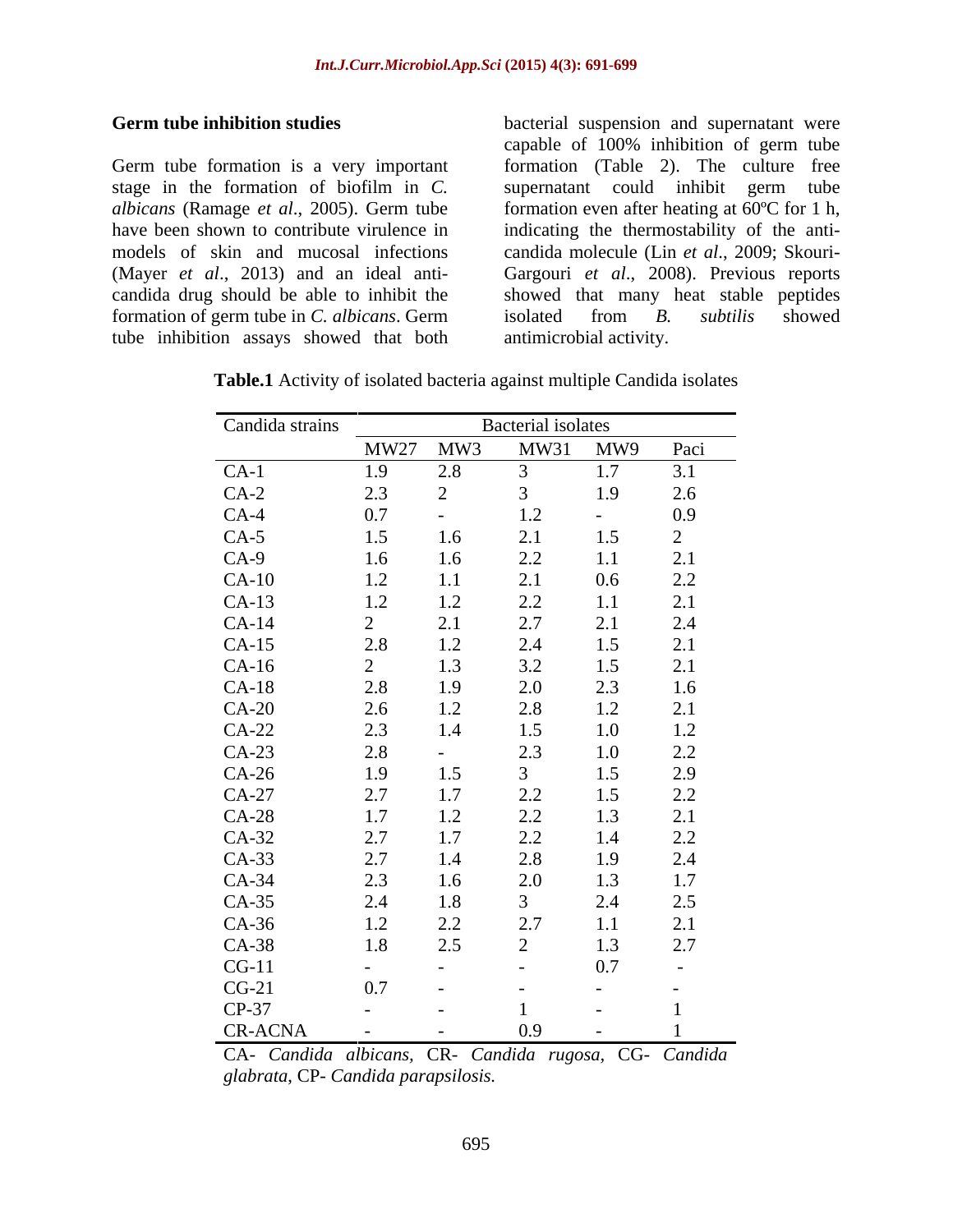### *Int.J.Curr.Microbiol.App.Sci* **(2015) 4(3): 691-699**

|                                                      | MW27           | MW31 | MW3 | Paci | MW9 |
|------------------------------------------------------|----------------|------|-----|------|-----|
| CA                                                   |                |      |     |      |     |
| CA+ Bacterial<br>suspension                          | 95             | 99   | 100 | 97   | 98  |
| $CA + {\rm {\rm {\bf {\rm Super}}\nolimits} and}$ 99 |                | 99   | 100 | 100  | 100 |
| $CA+heat$ treated<br>Supernatant                     | $\overline{q}$ | QQ   | 95  |      | 94  |

**Table.2** Germ tube inhibition (%) by isolates

CA- *Candida albicans*





ability to inhibit germ tube formation, pregnant women with VVC. From *Spizizenii* isolated from *Maiduwada* dough, purify and understand the anti-candida of anticandida activity of *Bacillus* 

products and screened against pathogenic *C.* 

Due to the range of anti-candida activity, albicans and non-albicans isolated from thermostability and resistance to acidic pH *Maiduwada* dough used in the study five makes *B. tequilensis* and *B. subtilis* subsp. gram + anti-candida bacteria were isolated an ideal candidate for drug discovery study. *tequilensis* 1, 2 and *Bacillus subtilis* subsp. However, further studies are needed to *Spizizenii* 1,2 and 3. This is the first report molecule with respect to its nature, toxicity *tequilensis.* All five anti-candida cultures and other pharmacological characters. showed maximum activity when grown at In the present study bacterial strains were acidic as well as basic pH and hence are isolated from various traditional fermented ideal for probiotic characterization studies. *albicans* and non-*albicans* isolated from pregnant women with VVC. From and they were identified as of anticandida activity of *Bacillus*  37ºC for 76 h. All cultures could grow at Probiotics have been reported and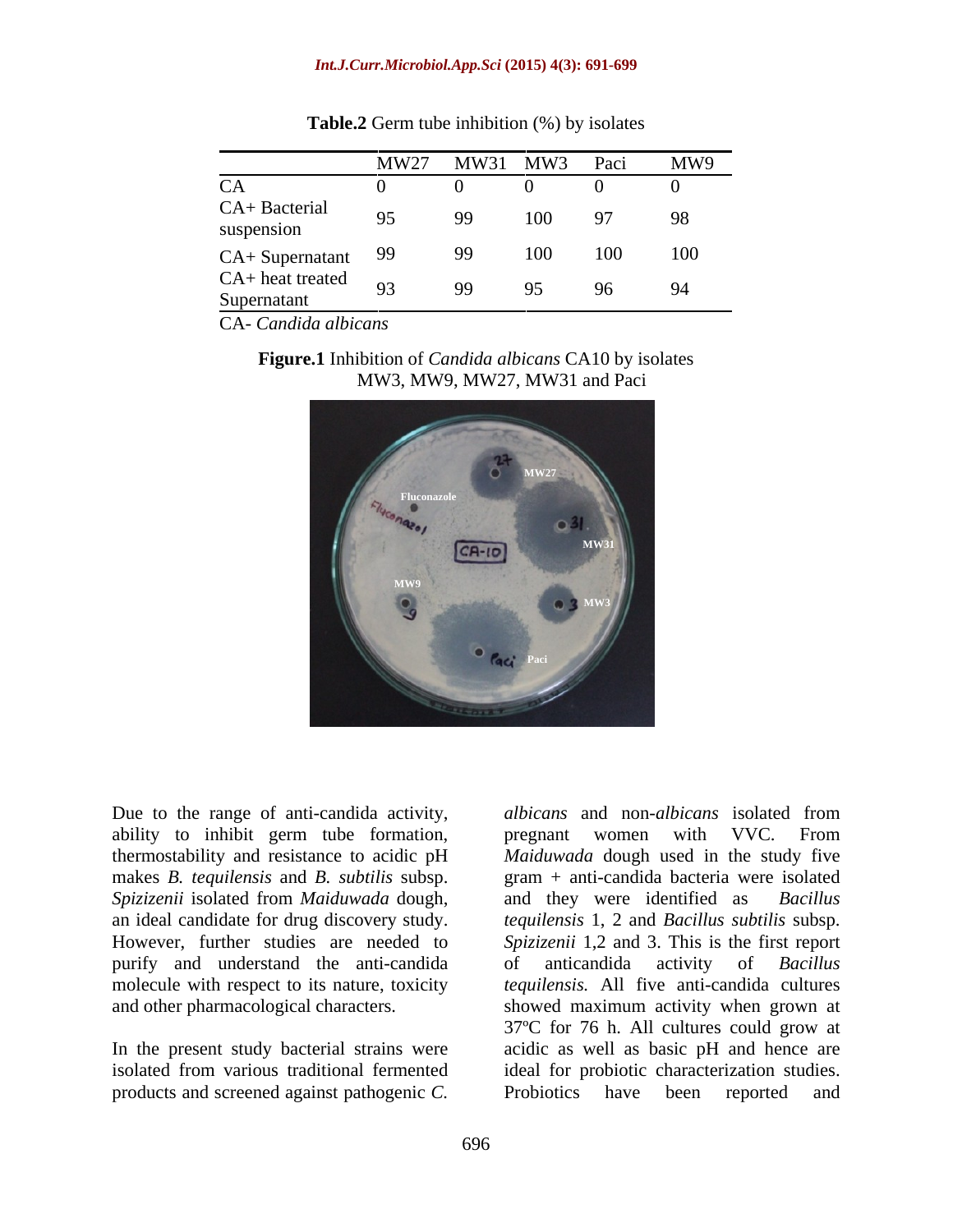highlighted as alternative therapy for VVC during pregnancy. Culture supernatant could 42(9): 928–32. inhibit formation of germ tube in *Candida* Brayman, T.G., Wilks, J.W. 2003. Sensitive *albicans* even after heat treatment which implies the thermostability of the synthase inhibitors that uses germ tube anticandida molecule secreted by the bacterial cells. **Example 2** and point. *Antimicrob. Agents* and point. *Antimicrob.* Agents

Currently used anti-fungal drugs are known Chan, K.S., Deepak, R.N., Tan, M.G., Tan, to inhibit germ tube formation, however, the side effects of these drugs limit their use during pregnancy (Lamont *et al*., 2014; Pilmis *et al*., 2014). Moreover, due to drug resistance in *Candida* there is large scale search for new biological compounds that are safe and effective in treating candidiasis Eschenbach, D.A. 1998. (Pfaller, 2012; Rathod *et al*., 2012). *B. tequilensis* 1 and 2 as well as *B. subtilis* subsp. *Spizizenii* 1,2 and 3 isolated from Candida colonization during *Maiduwada* are ideal candidate for finding pregnancy. Vaginal Infections and new drugs against pathogenic *Candida* due to the thermostable nature, germ tube inhibition and range of activity against Cruz, M.R., Graham, C.E., Gagliano, B.C., various *Candida* species. However, further studies are needed to purify and understand the anti-candida molecule with respect to its nature, toxicity and other pharmacological characters.  $81(1): 189-200.$ 

Authors thank Bharati Vidyapeeth Deemed University, Pune, India for financial support for the reported study.  $98(5): 906-9$ .

- Agaliya, P.J., Jeevaratnam, K. 2013. *idli* batter. *Braz. J. Microbiol.,* 44(4):
- Augustine, S.K., Bhavsar, S.P., Baserisalehi, characterization and optimization of

of soil origin. *Indian J. Exp. Biol.,*  $42(9)$ :  $928-32$ .

- assay for antifungal activity of glucan formation in *Candida albicans* as an end point. *Antimicrob. Agents Chemother.*, 47(10): 3305-10.
- A.L. 2011. Abbreviated identification of *Candida albicans* by the presence of a pseudohyphal fringe ('spiking' appearance) - some caveats. *J. Med. Microbiol., 60(Pt 5): 687-8.*
- Cotch, M.F., Hillier, S.L., Gibbs, R.S., Eschenbach, D.A. 1998. Epidemiology and outcomes associated with moderate to heavy *Candida* colonization during pregnancy.Vaginal Infections and Prematurity Study Group. *Am. J. Obstet. Gynecol.*, 178(2): 374-80.
- Lorenz, M.C., Garsin, D.A. 2013. Enterococcus faecalis inhibits hyphal morphogenesis and virulence of *Candida albicans. Infect. Immun.,*  $81(1)$ : 189–200.
- **Acknowledgement** R., Mirabile, L., Fiorini, P. 2009. Filippi, L., Poggi, C., Gozzini, E., Meleleo, Neonatal liver abscesses due to *Candida* infection effectively treated with caspofungin. *Acta. Paediatr.,*  $98(5)$ : 906–9.
- **References** David, S., Ibnsouda, S., Houari, A., Molecular characterization of *laterosporusstrain* isolated from a *lactobacilli* isolated from fermented moroccan soil. Braz. J. Microbiol., Hassi, M., Guendouzi, S.E., Haggoud, A., Iraqui, M. 2012. Antimycobacterial activity of a *Brevibacillus laterosporusstrain* isolated from a moroccan soil. *Braz. J. Microbiol.,*  $43(4): 1516-22.$ 
	- 1199 206. Jarosz, L.M., Deng, D.M., Van Der Mei, M., Kapadnis, B.P. 2004. Isolation, *Streptococcus* mutans competence antifungal activity of an actinomycete *albicans* hypha formation. *Eukaryot.* H.C., Crielaard, W., Krom, B.P. 2009. stimulating peptide inhibits *Candida*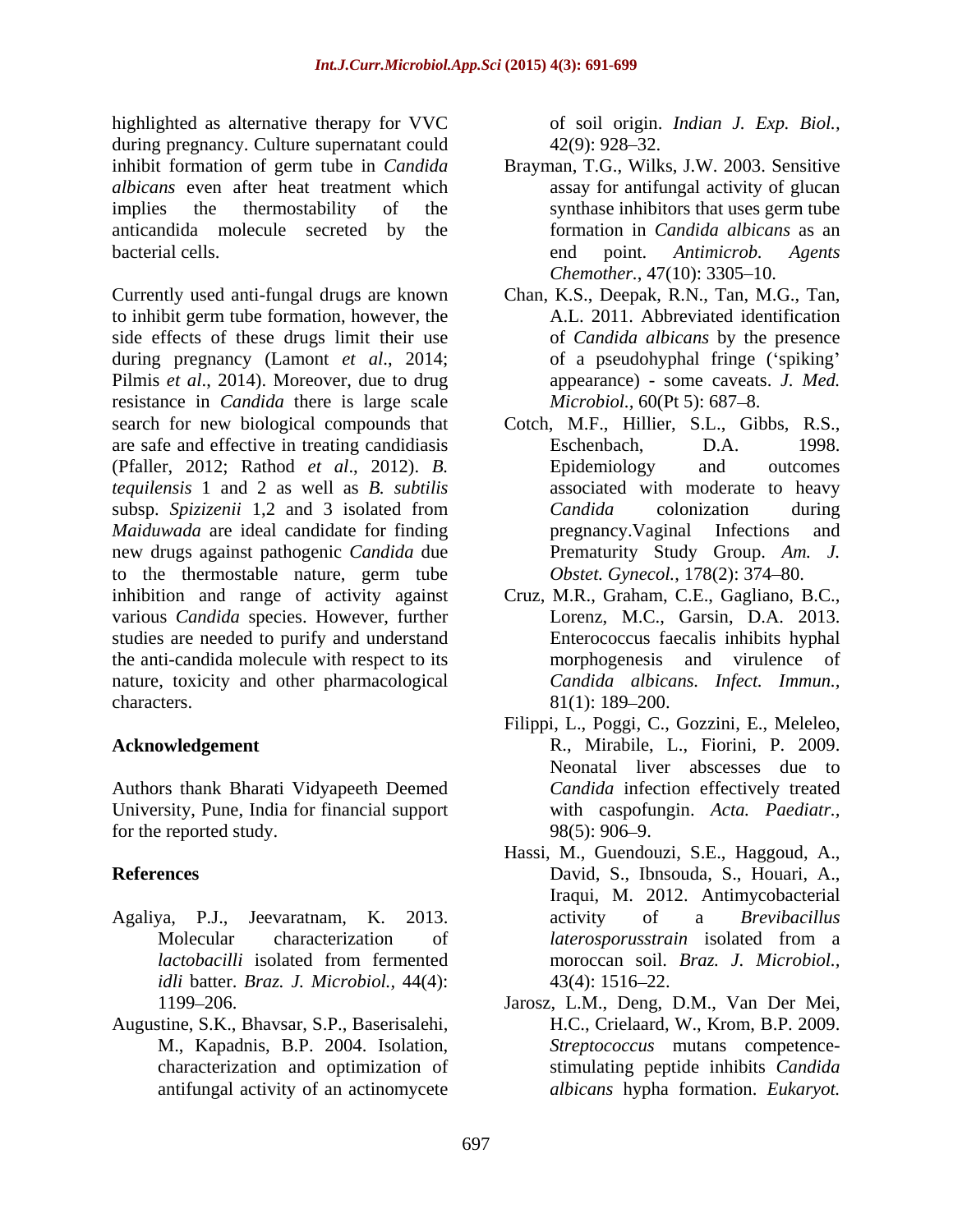*Cell.*, 8(11): 1658–64. 4.

- of potentially probiotic *Lactobacillus*
- Jordán, I., Hernandez, L., Balaguer, F.A., Szeszs, M.W. 2013. Use of the P., Aguilar, L.; Ericap study group.
- Lamont, H.F., Blogg, H.J., Lamont, R.F. treatment during pregnancy: a current 695–700.
- Letscher-Bru, V., Obszynski, C.M., food. *J. Food. Sci.*, 76(6): M305–11. *Mycopathologia.*, 175(1-2): 153–8. 10(15): 2987–2990.
- Lewis, R.E. 2011. Current concepts in Pfaller,
- Lin. P., Wong. J.H., Xia. L., Ng, T.B. 2009. Campesin, a thermostable antifungal S3–13.
- D.E., Capriles, C., Perez, C., Colella,
- Marrazzo, J. 2003. Vulvovaginal

4.

- Jeygowri, N., Parahitiyawa, N., Jayatilake, MAYER, F.L., WILSON, D., HUBE, B. S., Ranadheera, S., Madhujith, 2013. *Candida albicans* pathogenicity W.M.T. 2014. Antimicrobial activity mechanisms. *Virulence* ., 4(2): 119 28.
	- species isolated from fermented rice. Melhem, M.S.C., Bertoletti, A., Lucca, *Int. Res. Sess. Sri Lanka.,*18:2014. H.R.L., Silva, R.B.O., Meneghin, M., López-Castilla, J.D., Casanueva, L., Shuffelman, C., García-Teresa, antifungal susceptibility of clinically M.A., De Carlos, J.C., Anguita, relevant yeast species. *Braz. J.* VITEK system to identify and test the *Microbiol.*, 44(4): 1257-66.
	- 2014. *C. albicans, C. parapsilosis and* Muyzer, G., De Waal, E.C., Uitterlinden, *C. tropicalis* invasive infections in the A.G. 1993. Profiling of complex PICU: clinical features, prognosis and microbial populations by denaturing mortality. *Rev. Esp. Quimioter*., 27(1): gradient gel electrophoresis analysis 56–62. Compared to the of polymerase chain reaction-2014. Safety of antimicrobial *Appl. Environ. Microbiol.,* 59(3): of polymerase chain reaction amplified genes coding for 16S rRNA.  $695 - 700.$
	- review of resistance, Ndagano, D., Lamoureux, T., Dortu, C., immunomodulation and Vandermoten, S., Thonart, P. 2011. teratogenicity. *Expert. Opin. Drug* Antifungal activity of 2 lactic acid *Saf.*, 13(12): 1569-81. bacteria of the genus isolated from bacteria of the genus isolated from
	- Samsoen, M., Sabou, M., Waller, J., Nejad, B., Rafiei, A., Moosanejad, F. 2013. Candolfi, E. 2013. Antifungal activity Prevalence of *Candida* species in the of sodium bicarbonate against fungal agents causing superficial infections. periodentitis. *African. J. Biotechnol.,* oral cavity of patients with 10(15): 2987 2990.
	- antifungal pharmacology. *Mayo. Clin.* resistance: mechanisms, *Proc.*, 86(8): 805–17. epidemiology, and consequences for M.A. 2012. Antifungal drug resistance: mechanisms, treatment. *Am. J. Med.,* 125(1 Suppl): S3–13.
- peptide with highly potent Pfaller, M.A., Andes, D.R., Diekema, D.J., antipathogenic activities. *J. Biosci.* Horn, D.L., Reboli, A.C., Rotstein, C., *Bioeng.,* 108(3): 259–65. Franks, B., Azie, N.E. 2014. Magaldi, S., Mata-Essayag, S., Hartung, M.T., Olaizola, C., Ontiveros, Y. albicans Species of Candida in 2,496 2004. Well diffusion for antifungal susceptibility testing. *Int. J. Infect.* Antifungal Therapy (PATH) Registry *Dis*., 8(1): 39 45. 2004-2008. *PLoS ONE* 9, 9(7): Franks, B., Azie, N.E. 2014. Epidemiology and Outcomes of Invasive Candidiasis Due to Non- Patients: Data from the Prospective e101510.
	- candidiasis. *B.M. J.,* 326(7397): 993 Pilmis, B., Jullien, V., Sobe, J., Lecuit, M.,